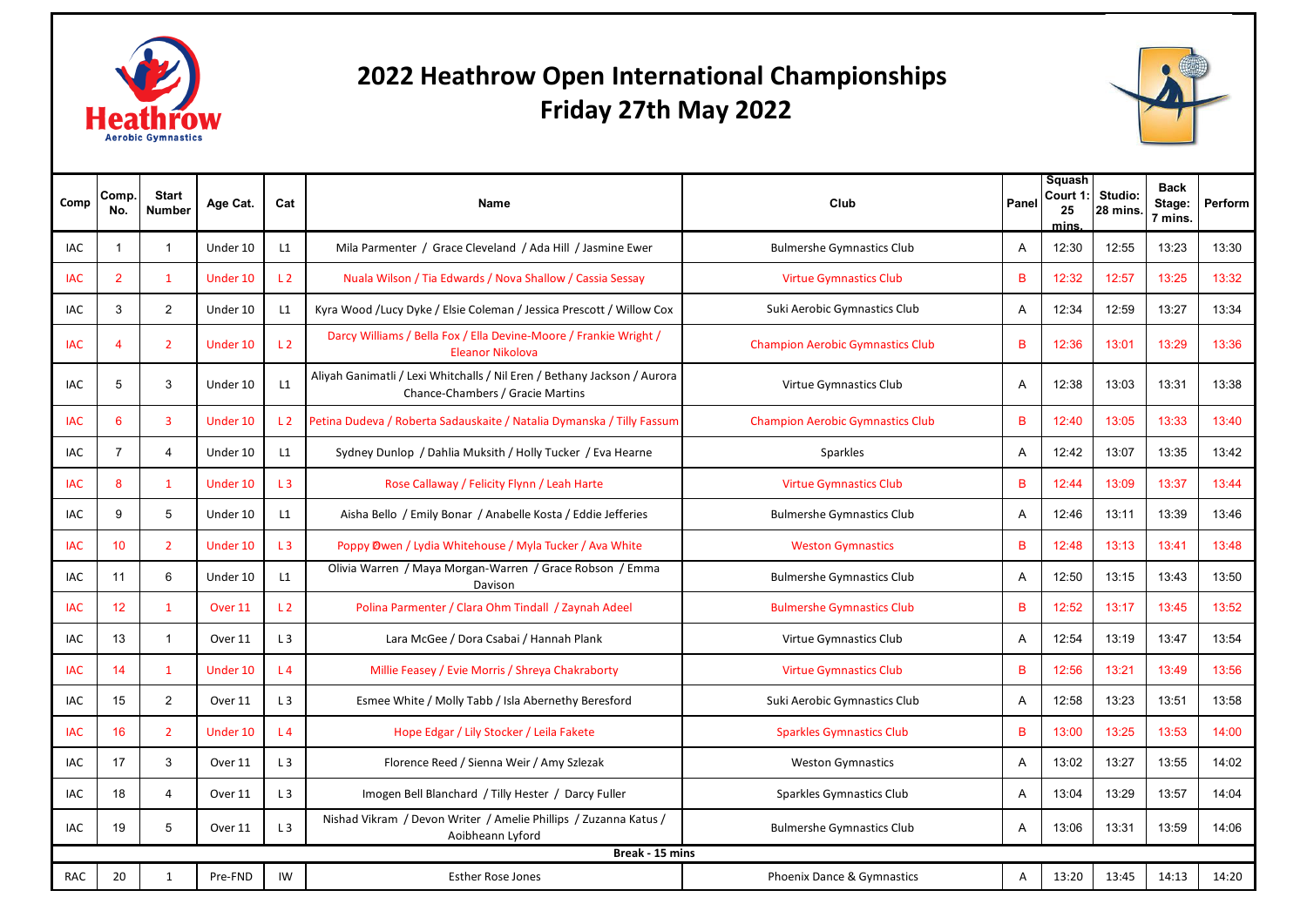| Comp       | Comp.<br>No. | <b>Start</b><br><b>Number</b> | Age Cat.   | Cat       | Name                         | Club                                          | Panel | Squash<br>Court 1<br>25<br>mins. | Studio:<br>28 mins. | <b>Back</b><br>Stage:<br>7 mins. | Perform |
|------------|--------------|-------------------------------|------------|-----------|------------------------------|-----------------------------------------------|-------|----------------------------------|---------------------|----------------------------------|---------|
| <b>RAC</b> | 21           | 1                             | Pre-FND    | IM        | <b>Jude Yam</b>              | <b>Virtue School of Gymnastics</b>            | В     | 13:22                            | 13:47               | 14:15                            | 14:22   |
| RAC        | 22           | $\overline{2}$                | Pre-FND    | IW        | Natali Vishnyakova           | School of Aerobic Gymnastics Diana Zhakisheva | Α     | 13:24                            | 13:49               | 14:17                            | 14:24   |
| <b>RAC</b> | 23           | $\overline{2}$                | Pre-FND    | IM        | <b>Aslan Gerey Zhakishev</b> | School of Aerobic Gymnastics Diana Zhakisheva | B     | 13:26                            | 13:51               | 14:19                            | 14:26   |
| RAC        | 24           | 3                             | Pre-FND    | IW        | Teniola Olagbegi             | Virtue School of Gymnastics                   | Α     | 13:28                            | 13:53               | 14:21                            | 14:28   |
| <b>RAC</b> | 25           | $\overline{3}$                | Pre-FND    | IM        | <b>Roman Myan</b>            | School of Aerobic Gymnastics Diana Zhakisheva | B     | 13:30                            | 13:55               | 14:23                            | 14:30   |
| RAC        | 26           | $\overline{4}$                | Pre-FND    | IW        | Mia Henderson                | Lk Aerobic Gymnastics                         | Α     | 13:32                            | 13:57               | 14:25                            | 14:32   |
| <b>RAC</b> | 27           | $\mathbf{1}$                  | <b>FND</b> | <b>IW</b> | Olivia Woodman               | <b>Bulmershe Gymnastics Club</b>              | B     | 13:34                            | 13:59               | 14:27                            | 14:34   |
| <b>RAC</b> | 28           | 5                             | Pre-FND    | IW        | Dayana Yeleussizova          | School of Aerobic Gymnastics Diana Zhakisheva | Α     | 13:36                            | 14:01               | 14:29                            | 14:36   |
| <b>RAC</b> | 29           | $\overline{2}$                | <b>FND</b> | <b>IW</b> | <b>Daisy Purdie</b>          | <b>New Forest Aerobic Gymnastics</b>          | B     | 13:38                            | 14:03               | 14:31                            | 14:38   |
| <b>RAC</b> | 30           | 6                             | Pre-FND    | IW        | Millie Schofield             | Virtue School of Gymnastics                   | Α     | 13:40                            | 14:05               | 14:33                            | 14:40   |
| <b>RAC</b> | 31           | $\overline{3}$                | <b>FND</b> | IW        | <b>Evie Wride</b>            | <b>Virtue School of Gymnastics</b>            | B     | 13:42                            | 14:07               | 14:35                            | 14:42   |
| <b>RAC</b> | 32           | $\overline{7}$                | Pre-FND    | IW        | Sienna Harris                | Sparkles Gymnastics Club                      | Α     | 13:44                            | 14:09               | 14:37                            | 14:44   |
| <b>RAC</b> | 33           | $\overline{a}$                | <b>FND</b> | <b>IW</b> | <b>Florence Clark</b>        | <b>Weston Gymnastics</b>                      | B     | 13:46                            | 14:11               | 14:39                            | 14:46   |
| RAC        | 34           | 8                             | Pre-FND    | IW        | Amina Sekerbekova            | School of Aerobic Gymnastics Diana Zhakisheva | Α     | 13:48                            | 14:13               | 14:41                            | 14:48   |
| <b>RAC</b> | 35           | 5                             | <b>FND</b> | <b>IW</b> | Amelia Flynn                 | <b>Virtue School of Gymnastics</b>            | B     | 13:50                            | 14:15               | 14:43                            | 14:50   |
| RAC        | 36           | 9                             | Pre-FND    | IW        | Maya Bielecka                | <b>Heathrow Aerobics Gymnastics Club</b>      | Α     | 13:52                            | 14:17               | 14:45                            | 14:52   |
| <b>RAC</b> | 37           | 6                             | <b>FND</b> | IW        | Pippa Moore                  | Lk Aerobic Gymnastics                         | B     | 13:54                            | 14:19               | 14:47                            | 14:54   |
| RAC        | 38           | 10                            | Pre-FND    | IW        | Isabelle Randall             | Basingstoke Gymnastics Club                   | Α     | 13:56                            | 14:21               | 14:49                            | 14:56   |
| <b>RAC</b> | 39           | $\overline{7}$                | <b>FND</b> | IW        | <b>Isla Little</b>           | <b>Virtue School of Gymnastics</b>            | B     | 13:58                            | 14:23               | 14:51                            | 14:58   |
| <b>RAC</b> | 40           | 11                            | Pre-FND    | IW        | Cora Barker                  | Suki Aerobic Gymnastics Club                  | Α     | 14:00                            | 14:25               | 14:53                            | 15:00   |
| <b>RAC</b> | 41           | 8                             | <b>FND</b> | IW        | <b>Madeleine West</b>        | <b>Virtue School of Gymnastics</b>            | B     | 14:02                            | 14:27               | 14:55                            | 15:02   |
| RAC        | 42           | 12                            | Pre-FND    | IW        | Georgia Dean                 | <b>Weston Gymnastics</b>                      | Α     | 14:04                            | 14:29               | 14:57                            | 15:04   |
| <b>RAC</b> | 43           | $\mathbf{1}$                  | <b>FND</b> | IM        | Jax Lowe                     | <b>Virtue School of Gymnastics</b>            | B     | 14:06                            | 14:31               | 14:59                            | 15:06   |
| <b>RAC</b> | 44           | 13                            | Pre-FND    | IW        | Megan Lilly Harrison         | Phoenix Dance & Gymnastics                    | Α     | 14:08                            | 14:33               | 15:01                            | 15:08   |
| <b>RAC</b> | 45           | $\overline{2}$                | <b>FND</b> | IM        | Nabil Rami Adam Gamea        | <b>Heathrow Aerobic Gymnastics Club</b>       | B     | 14:10                            | 14:35               | 15:03                            | 15:10   |
| RAC        | 46           | 14                            | Pre-FND    | IW        | Alisa Kirianova              | School of Aerobic Gymnastics Diana Zhakisheva | Α     | 14:12                            | 14:37               | 15:05                            | 15:12   |
| <b>RAC</b> | 47           | $\mathbf{1}$                  | Nat-Dev    | <b>IW</b> | <b>Millicent Jones</b>       | <b>Phoenix Dance &amp; Gymnastics</b>         | B     | 14:14                            | 14:39               | 15:07                            | 15:14   |
| RAC        | 48           | 15                            | Pre-FND    | IW        | Imogen Miller                | <b>Splitz Gymnastics</b>                      | Α     | 14:16                            | 14:41               | 15:09                            | 15:16   |
| <b>RAC</b> | 49           | $\overline{2}$                | Nat-Dev    | <b>IW</b> | Olivia Mai Jones             | <b>Suki Aerobic Gymnastics Club</b>           | B     | 14:18                            | 14:43               | 15:11                            | 15:18   |
| RAC        | 50           | 16                            | Pre-FND    | IW        | Daisy Coggins                | Splitz Gymnastics                             | A     | 14:20                            | 14:45               | 15:13                            | 15:20   |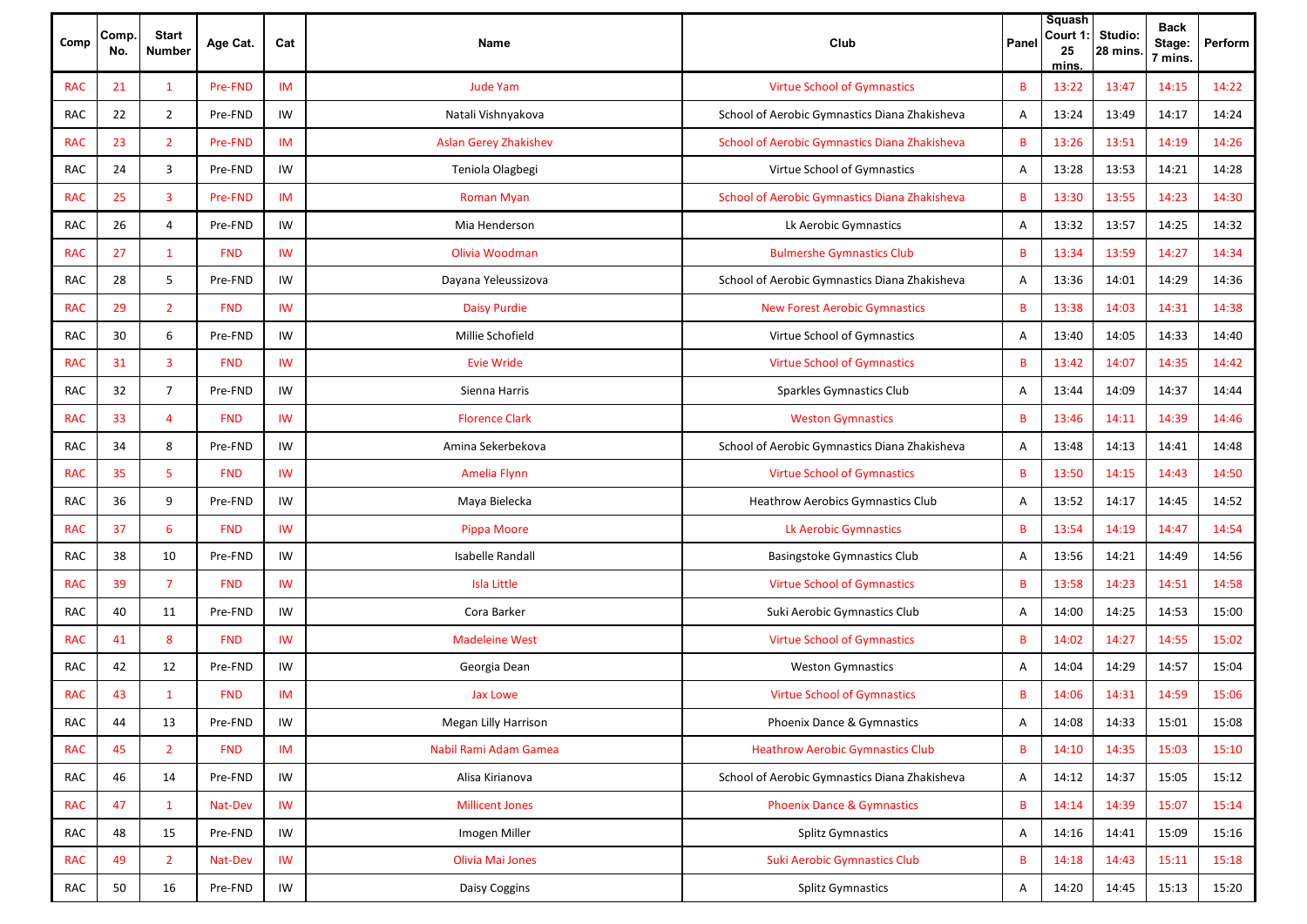| Comp       | Comp.<br>No. | <b>Start</b><br><b>Number</b> | Age Cat.  | Cat             | Name                    | Club                                          | Panel        | Squash<br>Court 1<br>25<br>mins. | Studio:<br>28 mins. | <b>Back</b><br>Stage:<br>7 mins. | Perform |
|------------|--------------|-------------------------------|-----------|-----------------|-------------------------|-----------------------------------------------|--------------|----------------------------------|---------------------|----------------------------------|---------|
| <b>RAC</b> | 51           | 3                             | Nat-Dev   | IW              | Lyla Hughes             | <b>New Forest Aerobic Gymnastics</b>          | B            | 14:22                            | 14:47               | 15:15                            | 15:22   |
| RAC        | 52           | 17                            | Pre-FND   | IW              | Nia Dimitrova           | Champion Aerobic Gymnastics Club              | Α            | 14:24                            | 14:49               | 15:17                            | 15:24   |
| <b>RAC</b> | 53           | $\overline{4}$                | Nat-Dev   | IW              | <b>Emily Buckle</b>     | <b>Sparkles Gymnastics Club</b>               | B            | 14:26                            | 14:51               | 15:19                            | 15:26   |
| RAC        | 54           | 18                            | Pre-FND   | IW              | Taliya Alleyne-Gumbs    | Virtue School of Gymnastics                   | Α            | 14:28                            | 14:53               | 15:21                            | 15:28   |
| <b>RAC</b> | 55           | 5                             | Nat-Dev   | IW              | <b>Bella Vasa</b>       | <b>Virtue School of Gymnastics</b>            | B            | 14:30                            | 14:55               | 15:23                            | 15:30   |
| RAC        | 56           | 19                            | Pre-FND   | IW              | Sofiya Shin             | School of Aerobic Gymnastics Diana Zhakisheva | Α            | 14:32                            | 14:57               | 15:25                            | 15:32   |
| <b>RAC</b> | 57           | 6                             | Nat-Dev   | IW              | <b>Evie Wright</b>      | <b>Sparkles Gymnastics Club</b>               | B            | 14:34                            | 14:59               | 15:27                            | 15:34   |
| RAC        | 58           | 20                            | Pre-FND   | IW              | Eliza Handley           | Phoenix Dance & Gymnastics                    | Α            | 14:36                            | 15:01               | 15:29                            | 15:36   |
| <b>RAC</b> | 59           | $\overline{7}$                | Nat-Dev   | IW              | Lauren Panganiban       | <b>Bulmershe Gymnastics Club</b>              | B            | 14:38                            | 15:03               | 15:31                            | 15:38   |
| RAC        | 60           | 21                            | Pre-FND   | IW              | Deborah Yaucat-Guendi   | Virtue School of Gymnastics                   | Α            | 14:40                            | 15:05               | 15:33                            | 15:40   |
| <b>RAC</b> | 61           | 8                             | Nat-Dev   | IW              | <b>Ava Appleby</b>      | <b>Weston Gymnastics</b>                      | B            | 14:42                            | 15:07               | 15:35                            | 15:42   |
| RAC        | 62           | 22                            | Pre-FND   | IW              | Amira Abdukhalikova     | School of Aerobic Gymnastics Diana Zhakisheva | Α            | 14:44                            | 15:09               | 15:37                            | 15:44   |
| <b>RAC</b> | 63           | 9                             | Nat-Dev   | IW              | Amelia Jones            | <b>Phoenix Dance &amp; Gymnastics</b>         | B            | 14:46                            | 15:11               | 15:39                            | 15:46   |
| RAC        | 64           | 23                            | Pre-FND   | IW              | Phoebe Davison          | Virtue School of Gymnastics                   | Α            | 14:48                            | 15:13               | 15:41                            | 15:48   |
| <b>RAC</b> | 65           | 10                            | Nat-Dev   | IW              | <b>Urte Bagociute</b>   | <b>Splitz Gymnastics</b>                      | B            | 14:50                            | 15:15               | 15:43                            | 15:50   |
| RAC        | 66           | 24                            | Pre-FND   | IW              | Harriet Wilce-Whitehead | Lk Aerobic Gymnastics                         | Α            | 14:52                            | 15:17               | 15:45                            | 15:52   |
| <b>RAC</b> | 67           | 11                            | Nat-Dev   | IW              | <b>Jasmine Gray</b>     | <b>Basingstoke Gymnastics Club</b>            | B            | 14:54                            | 15:19               | 15:47                            | 15:54   |
| RAC        | 459          | 25                            | Pre-FND   | IW              | Mimi Anderson           | Basingstoke Gymnastics Club                   | Α            | 14:56                            | 15:21               | 15:49                            | 15:56   |
|            |              |                               |           |                 | Break - 15 mins         |                                               |              |                                  |                     |                                  |         |
| <b>RAC</b> | 68           | 1                             | Age Group | IW              | Erin Watchman           | Virtue School of Gymnastics                   | Α            | 15:10                            | 15:35               | 16:03                            | 16:10   |
| <b>RAC</b> | 69           | 12                            | Nat-Dev   | IW              | <b>Olivia Phillips</b>  | <b>Sparkles Gymnastics Club</b>               | B            | 15:12                            | 15:37               | 16:05                            | 16:12   |
| RAC        | 70           | 2                             | Age Group | IW              | Emilie Hamer            | Suki Aerobic Gymnastics Club                  | Α            | 15:14                            | 15:39               | 16:07                            | 16:14   |
| <b>RAC</b> | 71           | 13                            | Nat-Dev   | IW              | <b>Erin Hearne</b>      | <b>Sparkles Gymnastics Club</b>               | B            | 15:16                            | 15:41               | 16:09                            | 16:16   |
| RAC        | 72           | 3                             | Age Group | IW              | Ieva Vasilijevaite      | Suki Aerobic Gymnastics Club                  | A            | 15:18                            | 15:43               | 16:11                            | 16:18   |
| <b>RAC</b> | 73           | 14                            | Nat-Dev   | IW              | <b>Betsy Huppler</b>    | <b>Suki Aerobic Gymnastics Club</b>           | $\, {\bf B}$ | 15:20                            | 15:45               | 16:13                            | 16:20   |
| RAC        | 74           | $\overline{4}$                | Age Group | IW              | Erin Mai Logan          | Hart Gymnastics Club                          | A            | 15:22                            | 15:47               | 16:15                            | 16:22   |
| <b>RAC</b> | 75           | 15                            | Nat-Dev   | IW              | <b>Bella Phillips</b>   | <b>Phoenix Dance &amp; Gymnastics</b>         | B            | 15:24                            | 15:49               | 16:17                            | 16:24   |
| RAC        | 76           | 5                             | Age Group | IW              | Isabelle Mcdonagh       | Virtue School of Gymnastics                   | Α            | 15:26                            | 15:51               | 16:19                            | 16:26   |
| <b>RAC</b> | 77           | 16                            | Nat-Dev   | IW              | <b>Issy Butcher</b>     | <b>Sparkles Gymnastics Club</b>               | B            | 15:28                            | 15:53               | 16:21                            | 16:28   |
| RAC        | 78           | 6                             | Age Group | $\textsf{IW}{}$ | Sophia Mikstacka        | Heathrow Aerobics Gymnastics Club             | Α            | 15:30                            | 15:55               | 16:23                            | 16:30   |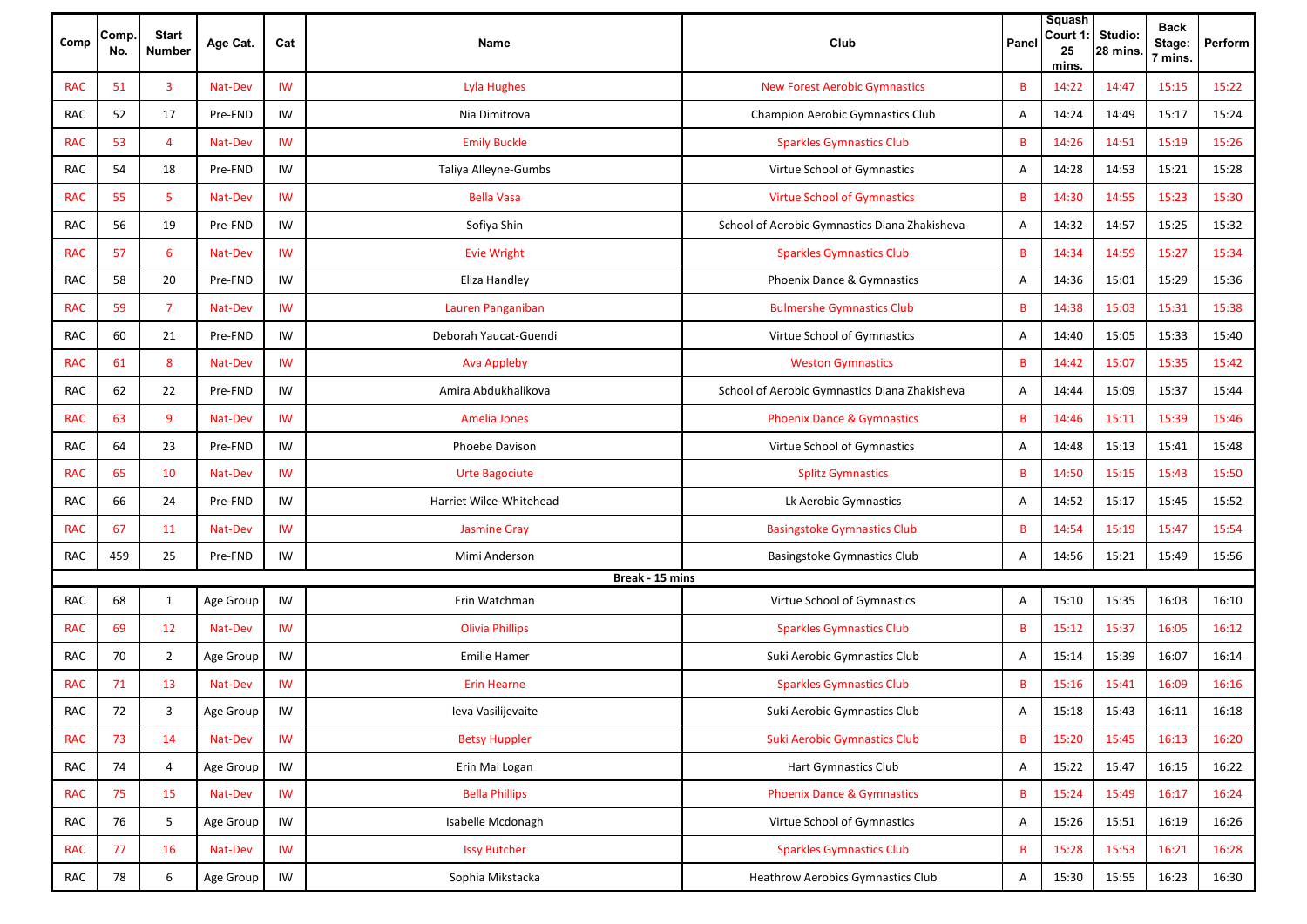| Comp       | Comp.<br>No. | <b>Start</b><br><b>Number</b> | Age Cat.         | Cat       | Name                           | Club                                     | Panel | <b>Squash</b><br>Court 1<br>25<br>mins. | Studio:<br>28 mins. | <b>Back</b><br>Stage:<br>7 mins. | Perform |
|------------|--------------|-------------------------------|------------------|-----------|--------------------------------|------------------------------------------|-------|-----------------------------------------|---------------------|----------------------------------|---------|
| <b>RAC</b> | 79           | 17                            | Nat-Dev          | IW        | <b>Dollymarie Godden-Brace</b> | <b>Sparkles Gymnastics Club</b>          | B     | 15:32                                   | 15:57               | 16:25                            | 16:32   |
| RAC        | 80           | $\overline{7}$                | Age Group        | IW        | <b>Rhianne Dean</b>            | New Forest Aerobic Gymnastics            | Α     | 15:34                                   | 15:59               | 16:27                            | 16:34   |
| <b>RAC</b> | 81           | 18                            | Nat-Dev          | IW        | Hongyan Liu                    | <b>Virtue School of Gymnastics</b>       | B     | 15:36                                   | 16:01               | 16:29                            | 16:36   |
| RAC        | 82           | 8                             | Age Group        | IW        | Lois Sullivan                  | <b>Hart Gymnastics Club</b>              | Α     | 15:38                                   | 16:03               | 16:31                            | 16:38   |
| <b>RAC</b> | 83           | 19                            | Nat-Dev          | IW        | Alexandra Tyaneva              | <b>Hart Gymnastics Club</b>              | B     | 15:40                                   | 16:05               | 16:33                            | 16:40   |
| <b>RAC</b> | 84           | 9                             | Age Group        | IW        | <b>Harriet Henderson</b>       | Lk Aerobic Gymnastics                    | Α     | 15:42                                   | 16:07               | 16:35                            | 16:42   |
| <b>RAC</b> | 85           | 20                            | Nat-Dev          | IW        | Lyla Hughes                    | <b>New Forest Aerobic Gymnastics</b>     | B     | 15:44                                   | 16:09               | 16:37                            | 16:44   |
| <b>RAC</b> | 86           | 10                            | Age Group        | IW        | Angel Ndhlovu                  | <b>Champion Aerobic Gymnastics Club</b>  | Α     | 15:46                                   | 16:11               | 16:39                            | 16:46   |
| <b>RAC</b> | 87           | 21                            | Nat-Dev          | IW        | <b>Grace Gale</b>              | <b>Champion Aerobic Gymnastics Club</b>  | B     | 15:48                                   | 16:13               | 16:41                            | 16:48   |
| <b>RAC</b> | 88           | 11                            | Age Group        | IW        | Neama Gamea                    | <b>Heathrow Aerobics Gymnastics Club</b> | Α     | 15:50                                   | 16:15               | 16:43                            | 16:50   |
| <b>RAC</b> | 89           | 22                            | Nat-Dev          | IW        | <b>Millie Higgins</b>          | <b>Sparkles Gymnastics Club</b>          | B     | 15:52                                   | 16:17               | 16:45                            | 16:52   |
| <b>RAC</b> | 90           | 12                            | Age Group        | IW        | Ivy May Brace                  | Sparkles Gymnastics Club                 | Α     | 15:54                                   | 16:19               | 16:47                            | 16:54   |
| <b>RAC</b> | 91           | $\mathbf{1}$                  | <b>Age Group</b> | IM        | <b>William Gully</b>           | <b>Bulmershe Gymnastics Club</b>         | B     | 15:56                                   | 16:21               | 16:49                            | 16:56   |
| RAC        | 92           | 13                            | Age Group        | IW        | Tahlia Hickey                  | <b>Bulmershe Gymnastics Club</b>         | Α     | 15:58                                   | 16:23               | 16:51                            | 16:58   |
| <b>RAC</b> | 93           | $\overline{2}$                | <b>Age Group</b> | IM        | <b>Isaac Tucker</b>            | <b>Weston Gymnastics</b>                 | B     | 16:00                                   | 16:25               | 16:53                            | 17:00   |
| <b>RAC</b> | 94           | 14                            | Age Group        | IW        | Lillie Parfitt                 | Phoenix Dance & Gymnastics               | Α     | 16:02                                   | 16:27               | 16:55                            | 17:02   |
| <b>RAC</b> | 95           | -1                            | Junior           | IW        | Kyra Zorzy                     | <b>Heathrow Aerobics Gymnastics Club</b> | B     | 16:04                                   | 16:29               | 16:57                            | 17:04   |
| <b>RAC</b> | 96           | 15                            | Age Group        | IW        | Amelia Stajniak                | <b>Weston Gymnastics</b>                 | Α     | 16:06                                   | 16:31               | 16:59                            | 17:06   |
| <b>RAC</b> | 97           | $\overline{2}$                | <b>Junior</b>    | IW        | <b>Abgail Price</b>            | <b>Sparkles Gymnastics Club</b>          | B     | 16:08                                   | 16:33               | 17:01                            | 17:08   |
| <b>RAC</b> | 98           | 16                            | Age Group        | IW        | Paula Reimarte Lozberga        | Suki Aerobic Gymnastics Club             | Α     | 16:10                                   | 16:35               | 17:03                            | 17:10   |
| <b>RAC</b> | 99           | 3                             | <b>Junior</b>    | <b>IW</b> | <b>Jessie Hall</b>             | <b>Weston Gymnastics</b>                 | B     | 16:12                                   | 16:37               | 17:05                            | 17:12   |
| <b>RAC</b> | 100          | 17                            | Age Group        | IW        | Sophia Pethick                 | Suki Aerobic Gymnastics Club             | Α     | 16:14                                   | 16:39               | 17:07                            | 17:14   |
| <b>RAC</b> | 101          | Δ                             | Junior           | IW        | <b>Milly Jones</b>             | <b>Suki Aerobic Gymnastics Club</b>      | B     | 16:16                                   | 16:41               | 17:09                            | 17:16   |
| RAC        | 102          | 18                            | Age Group        | IW        | <b>Brooke Streak</b>           | Sparkles Gymnastics Club                 | Α     | 16:18                                   | 16:43               | 17:11                            | 17:18   |
| <b>RAC</b> | 103          | 5                             | Junior           | <b>IW</b> | Valentina Radulova             | <b>Heathrow Aerobics Gymnastics Club</b> | B     | 16:20                                   | 16:45               | 17:13                            | 17:20   |
| RAC        | 104          | 19                            | Age Group        | IW        | <b>Ellie May Hutchings</b>     | Suki Aerobic Gymnastics Club             | Α     | 16:22                                   | 16:47               | 17:15                            | 17:22   |
| <b>RAC</b> | 105          | $\mathbf{1}$                  | Senior           | IW        | Amanda Ebbutt                  | <b>Suki Aerobic Gymnastics Club</b>      | B     | 16:24                                   | 16:49               | 17:17                            | 17:24   |
| RAC        | 106          | 20                            | Age Group        | IW        | Lily Mohammad                  | <b>Heathrow Aerobics Gymnastics Club</b> | Α     | 16:26                                   | 16:51               | 17:19                            | 17:26   |
| <b>RAC</b> | 107          | $\mathbf{1}$                  | Pre-FND          | Pair      | Millie Schofield / Jude Yam    | <b>Virtue School of Gymnastics</b>       | B     | 16:28                                   | 16:53               | 17:21                            | 17:28   |
| RAC        | 108          | 21                            | Age Group        | IW        | Scarlet Cohen                  | Suki Aerobic Gymnastics Club             | Α     | 16:30                                   | 16:55               | 17:23                            | 17:30   |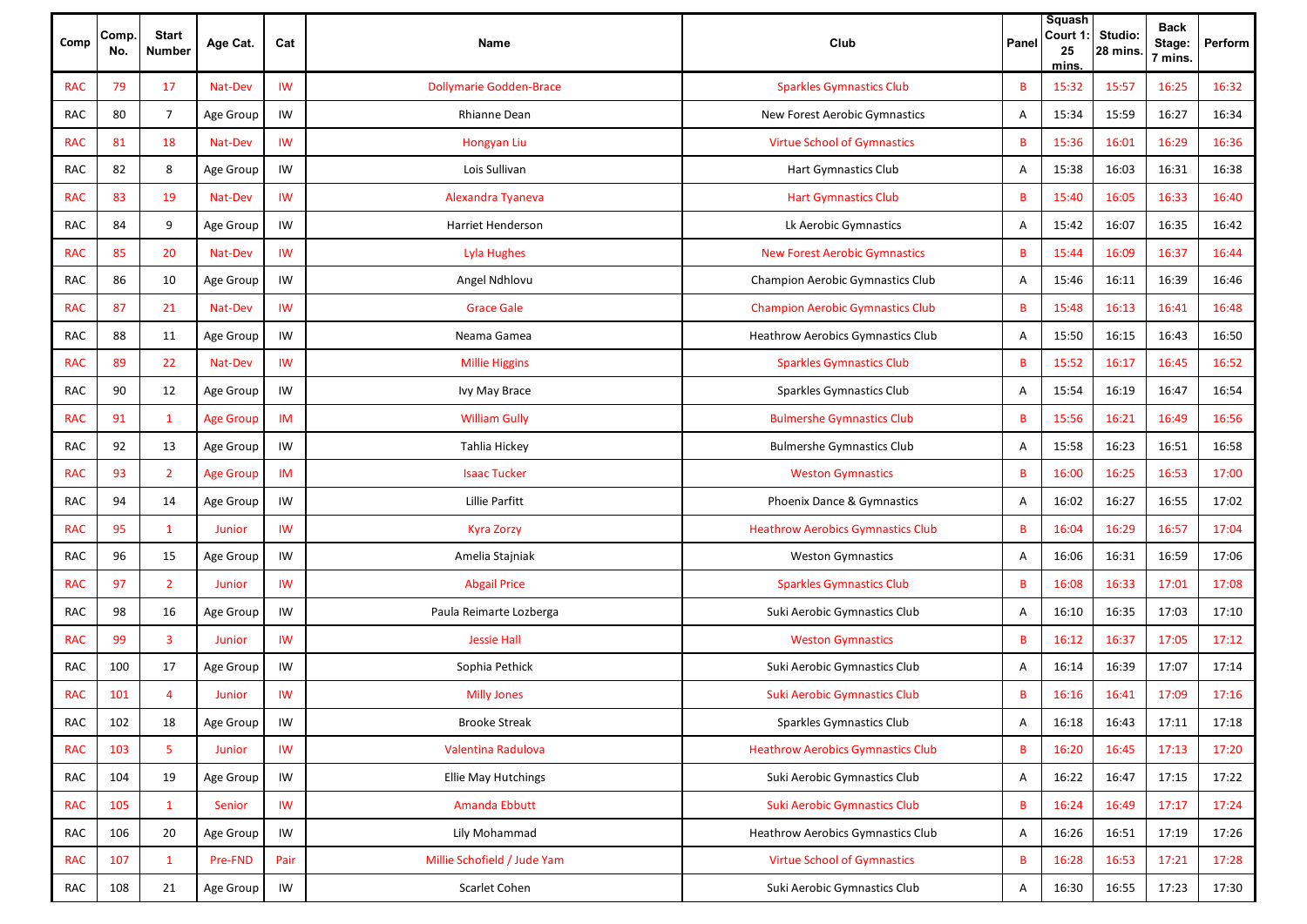| Comp       | Comp.<br>No. | <b>Start</b><br><b>Number</b> | Age Cat.         | Cat  | Name                                                        | Club                                          | Panel        | Squash<br>Court 1<br>25<br>mins | Studio:<br>28 mins. | <b>Back</b><br>Stage:<br>7 mins. | Perform |
|------------|--------------|-------------------------------|------------------|------|-------------------------------------------------------------|-----------------------------------------------|--------------|---------------------------------|---------------------|----------------------------------|---------|
| <b>RAC</b> | 109          | $\overline{2}$                | Pre-FND          | Pair | Vassilina Dushevina / Roman Myan                            | School of Aerobic Gymnastics Diana Zhakisheva | В            | 16:32                           | 16:57               | 17:25                            | 17:32   |
| RAC        | 110          | 22                            | Age Group        | IW   | Freya Abery                                                 | Virtue School of Gymnastics                   | Α            | 16:34                           | 16:59               | 17:27                            | 17:34   |
| <b>RAC</b> | 111          | 3                             | Pre-FND          | Pair | Jessica Clacy / Lucy Porter                                 | <b>Basingstoke Gymnastics Club</b>            | B            | 16:36                           | 17:01               | 17:29                            | 17:36   |
| RAC        | 112          | 23                            | Age Group        | IW   | Kelsie-Jayne Wilson                                         | New Forest Aerobic Gymnastics                 | Α            | 16:38                           | 17:03               | 17:31                            | 17:38   |
| <b>RAC</b> | 113          | 4                             | Pre-FND          | Pair | Aslan Gerey Zhakishev / Amina Sekerbekova                   | School of Aerobic Gymnastics Diana Zhakisheva | В            | 16:40                           | 17:05               | 17:33                            | 17:40   |
| RAC        | 114          | 24                            | Age Group        | IW   | Poppy Belbin                                                | <b>Weston Gymnastics</b>                      | Α            | 16:42                           | 17:07               | 17:35                            | 17:42   |
| <b>RAC</b> | 115          | $\mathbf{1}$                  | <b>FND</b>       | Pair | Dominique Clarke / Isabelle Rushton                         | <b>Basingstoke Gymnastics Club</b>            | B            | 16:44                           | 17:09               | 17:37                            | 17:44   |
| <b>RAC</b> | 116          | 25                            | Age Group        | IW   | <b>Willow Porter</b>                                        | Basingstoke Gymnastics Club                   | Α            | 16:46                           | 17:11               | 17:39                            | 17:46   |
| <b>RAC</b> | 117          | $\overline{2}$                | <b>FND</b>       | Pair | Florence Clark / Naomi Berridge                             | <b>Weston Gymnastics</b>                      | B            | 16:48                           | 17:13               | 17:41                            | 17:48   |
| <b>RAC</b> | 118          | 26                            | Age Group        | IW   | Scarlett Harraway                                           | <b>Splitz Gymnastics</b>                      | Α            | 16:50                           | 17:15               | 17:43                            | 17:50   |
| <b>RAC</b> | 119          | $\overline{3}$                | <b>FND</b>       | Pair | Shaya Alexander / Harper Newall                             | <b>Sparkles Gymnastics Club</b>               | B            | 16:52                           | 17:17               | 17:45                            | 17:52   |
| RAC        | 120          | 27                            | Age Group        | IW   | Kiera Hartley                                               | <b>Bulmershe Gymnastics Club</b>              | Α            | 16:54                           | 17:19               | 17:47                            | 17:54   |
| <b>RAC</b> | 121          | $\mathbf{1}$                  | Nat-Dev          | Pair | Khloe Miller / Rosie Davis                                  | <b>Splitz Gymnastics</b>                      | B            | 16:56                           | 17:21               | 17:49                            | 17:56   |
| RAC        | 122          | 28                            | Age Group        | IW   | Margarita Mezentseva                                        | Basingstoke Gymnastics Club                   | Α            | 16:58                           | 17:23               | 17:51                            | 17:58   |
| <b>RAC</b> | 123          | 29                            | Age Group        | IW   | Nia Bevan                                                   | Phoenix Dance & Gymnastics                    | Α            | 17:00                           | 17:25               | 17:53                            | 18:00   |
| <b>RAC</b> | 124          | 30                            | Age Group        | IW   | Chloe Dyke                                                  | Suki Aerobic Gymnastics Club                  | Α            | 17:02                           | 17:27               | 17:55                            | 18:02   |
| <b>RAC</b> | 125          | 31                            | Age Group        | IW   | <b>Holly Stewart</b>                                        | Virtue School of Gymnastics                   | Α            | 17:04                           | 17:29               | 17:57                            | 18:04   |
| RAC        | 126          | 32                            | Age Group        | IW   | Paulina Koralczyk                                           | <b>Heathrow Aerobics Gymnastics Club</b>      | Α            | 17:06                           | 17:31               | 17:59                            | 18:06   |
| <b>RAC</b> | 127          | 33                            | Age Group        | IW   | Ruby Spooner                                                | Virtue School of Gymnastics                   | Α            | 17:08                           | 17:33               | 18:01                            | 18:08   |
|            |              |                               |                  |      | Break - 15 mins                                             |                                               |              |                                 |                     |                                  |         |
| <b>RAC</b> | 128          | $\mathbf{1}$                  | Pre-FND          | Trio | Georgia Dean / Elsie Hicks / Anja Thornberry                | <b>Weston Gymnastics</b>                      | Α            | 17:20                           | 17:45               | 18:13                            | 18:20   |
| <b>RAC</b> | 129          | 1                             | <b>Age Group</b> | Pair | Imigen Wilmott / Isobelle Jones                             | <b>Weston Gymnastics</b>                      | B            | 17:22                           | 17:47               | 18:15                            | 18:22   |
| RAC        | 130          | 2                             | Pre-FND          | Trio | Vassilina Dushevina / Viktoriya Katrina / Amina Sekerbekova | School of Aerobic Gymnastics Diana Zhakisheva | Α            | 17:24                           | 17:49               | 18:17                            | 18:24   |
| <b>RAC</b> | 131          | 2                             | Age Group        | Pair | Neama Gamea / Lily Mohammad                                 | <b>Heathrow Aerobics Gymnastics Club</b>      | B            | 17:26                           | 17:51               | 18:19                            | 18:26   |
| <b>RAC</b> | 132          | 3                             | Pre-FND          | Trio | Poppy Gibbons / Olivia-Rae Dally / Scarlett-Rose Price      | Phoenix Dance & Gymnastics                    | $\mathsf{A}$ | 17:28                           | 17:53               | 18:21                            | 18:28   |
| <b>RAC</b> | 133          | 3                             | <b>Age Group</b> | Pair | Elise Green / Erin Dodd                                     | <b>Weston Gymnastics</b>                      | B            | 17:30                           | 17:55               | 18:23                            | 18:30   |
| <b>RAC</b> | 134          | 4                             | Pre-FND          | Trio | Sofiya Shin / Dayana Yeleussizova / Alua Almas              | School of Aerobic Gymnastics Diana Zhakisheva | Α            | 17:32                           | 17:57               | 18:25                            | 18:32   |
| <b>RAC</b> | 135          | 4                             | <b>Age Group</b> | Pair | Megan Mcdonald Aitken / Nicole Hall                         | <b>Weston Gymnastics</b>                      | B            | 17:34                           | 17:59               | 18:27                            | 18:34   |
| RAC        | 136          | 5                             | Pre-FND          | Trio | Megan Lilly Harrison / Eliza Handley / Esther Rose Jones    | Phoenix Dance & Gymnastics                    | Α            | 17:36                           | 18:01               | 18:29                            | 18:36   |
| <b>RAC</b> | 137          | 5                             | <b>Age Group</b> | Pair | Amelia Stajniak / Isaac Tucker                              | <b>Weston Gymnastics</b>                      | В            | 17:38                           | 18:03               | 18:31                            | 18:38   |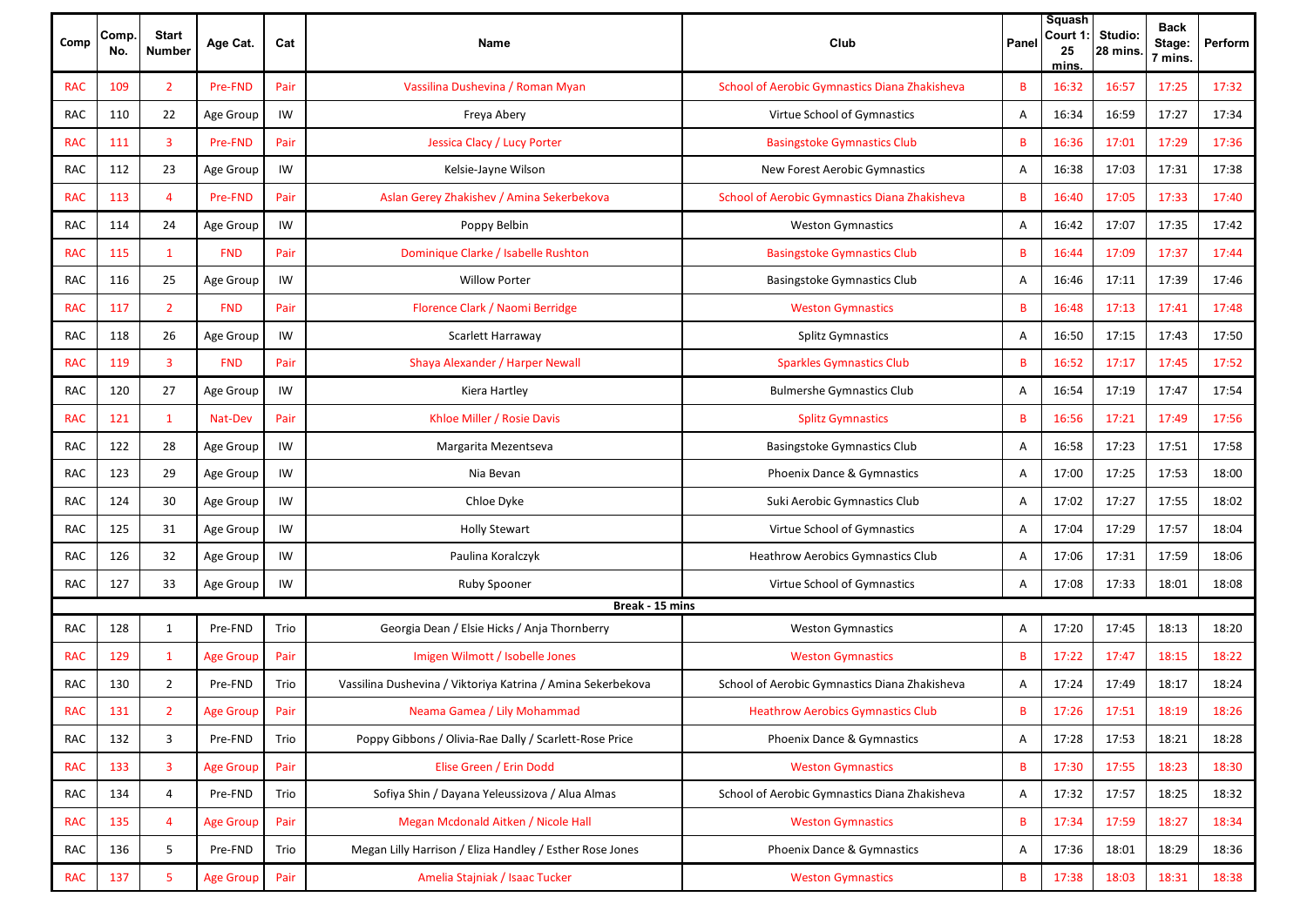| Comp       | Comp.<br>No. | <b>Start</b><br><b>Number</b> | Age Cat.         | Cat   | Name                                                                                                         | Club                                          | Panel | Squash<br>Court 1:<br>25<br>mins. | Studio:<br>28 mins. | <b>Back</b><br>Stage:<br>7 mins. | Perform |
|------------|--------------|-------------------------------|------------------|-------|--------------------------------------------------------------------------------------------------------------|-----------------------------------------------|-------|-----------------------------------|---------------------|----------------------------------|---------|
| RAC        | 138          | 1                             | <b>FND</b>       | Trio  | Lacey Haworth / Gracie-Mae Carroll / Chloe Hopwood                                                           | Sparkles Gymnastics Club                      | Α     | 17:40                             | 18:05               | 18:33                            | 18:40   |
| <b>RAC</b> | 139          | 6                             | <b>Age Group</b> | Pair  | Lois Sullivan / Erin Mai Logan                                                                               | <b>Hart Gymnastics Club</b>                   | B     | 17:42                             | 18:07               | 18:35                            | 18:42   |
| RAC        | 140          | 1                             | Nat-Dev          | Trio  | Millie Higgins / Evie Wright / Emily Buckle                                                                  | Sparkles Gymnastics Club                      | Α     | 17:44                             | 18:09               | 18:37                            | 18:44   |
| <b>RAC</b> | 141          | $\overline{7}$                | <b>Age Group</b> | Pair  | Kiera Hartley / Tahlia Hickey                                                                                | <b>Bulmershe Gymnastics Club</b>              | B     | 17:46                             | 18:11               | 18:39                            | 18:46   |
| <b>RAC</b> | 142          | $\overline{2}$                | Nat-Dev          | Trio  | Isabelle Coe / Leila Baldo / Maisie Goss                                                                     | <b>Hart Gymnastics Club</b>                   | Α     | 17:48                             | 18:13               | 18:41                            | 18:48   |
| <b>RAC</b> | 143          | 8                             | <b>Age Group</b> | Pair  | Nia Bevan / Lillie Parfitt                                                                                   | <b>Phoenix Dance &amp; Gymnastics</b>         | B     | 17:50                             | 18:15               | 18:43                            | 18:50   |
| <b>RAC</b> | 144          | 3                             | Nat-Dev          | Trio  | Natalia Wroniewicz / Jessica Mackay / Isla Windsor-Baines                                                    | Sparkles Gymnastics Club                      | Α     | 17:52                             | 18:17               | 18:45                            | 18:52   |
| <b>RAC</b> | 145          | 1                             | Pre-FND          | Group | Aiya Moldagali / Sofiya Shin / Alua Almas / Ingkar Tolendi / Alisa<br>Kirianova                              | School of Aerobic Gymnastics Diana Zhakisheva | B     | 17:54                             | 18:19               | 18:47                            | 18:54   |
| <b>RAC</b> | 146          | 4                             | Nat-Dev          | Trio  | Amelia Jones / Millicent Jones / Bella Phillips                                                              | Phoenix Dance & Gymnastics                    | Α     | 17:56                             | 18:21               | 18:49                            | 18:56   |
| <b>RAC</b> | 147          | 3                             | Pre-FND          | Group | Aslan Gerey Zhakishev / Amina Sekerbekova / Vassilina Dushevina /<br>Viktoriya Katrina / Amira Abdukhalikova | School of Aerobic Gymnastics Diana Zhakisheva | B     | 17:58                             | 18:23               | 18:51                            | 18:58   |
| RAC        | 148          | 5                             | Nat-Dev          | Trio  | Kaitlyn Flint / Amy Bartlett / Harriet Watson                                                                | <b>Splitz Gymnastics</b>                      | Α     | 18:00                             | 18:25               | 18:53                            | 19:00   |
| <b>RAC</b> | 149          | 1                             | <b>FND</b>       | Group | Leah Spence / Luize Reimarte Lozberga / Emily Mackie / Pearl Cohen /<br><b>Isla Bower</b>                    | <b>Suki Aerobic Gymnastics Club</b>           | B     | 18:02                             | 18:27               | 18:55                            | 19:02   |
| <b>RAC</b> | 150          | $\mathbf{1}$                  | Nat-Dev          | Group | Erin Hearne / Isla Windsor-Baines / Natalia Wroniewicz / Dollymarie<br>Godden-Brace / Jessica Mackay         | Sparkles Gymnastics Club                      | Α     | 18:04                             | 18:29               | 18:57                            | 19:04   |
| <b>RAC</b> | 151          | 1                             | <b>Age Group</b> | Group | Imigen Wilmott / Isobelle Jones / Elise Green / Erin Dodd / Nicole Hall                                      | <b>Weston Gymnastics</b>                      | B     | 18:06                             | 18:31               | 18:59                            | 19:06   |
| <b>RAC</b> | 152          | $\overline{2}$                | Age Group        | Group | Isabelle Mcdonagh / Hongyan Liu / Holly Stewart / Erin Watchman                                              | <b>Virtue School of Gymnastics</b>            | B     | 18:08                             | 18:33               | 19:01                            | 19:08   |
|            |              |                               |                  |       | Break - 10 mins                                                                                              |                                               |       |                                   |                     |                                  |         |
| <b>NAC</b> | 153          | 1                             | Nat-Dev          | IW    | Cordelia Hay                                                                                                 | Basingstoke Gymnastics Club                   | Α     | 18:20                             | 18:45               | 19:13                            | 19:20   |
| <b>NAC</b> | 154          | $\overline{2}$                | Nat-Dev          | IW    | Sophia Henderson                                                                                             | Lk Aerobic Gymnastics                         | Α     | 18:22                             | 18:47               | 19:15                            | 19:22   |
| <b>NAC</b> | 155          | 3                             | Nat-Dev          | IW    | Lylah Brett                                                                                                  | <b>Bulmershe Gymnastics Club</b>              | Α     | 18:24                             | 18:49               | 19:17                            | 19:24   |
| <b>NAC</b> | 156          | 4                             | Nat-Dev          | IW    | <b>Holly Coggins</b>                                                                                         | <b>Splitz Gymnastics</b>                      | Α     | 18:26                             | 18:51               | 19:19                            | 19:26   |
| <b>NAC</b> | 157          | 5                             | Nat-Dev          | IW    | Lily Smith                                                                                                   | Sparkles Gymnastics Club                      | Α     | 18:28                             | 18:53               | 19:21                            | 19:28   |
| <b>NAC</b> | 158          | 6                             | Nat-Dev          | IW    | Jacey Wrigley                                                                                                | <b>Basingstoke Gymnastics Club</b>            | Α     | 18:30                             | 18:55               | 19:23                            | 19:30   |
| <b>NAC</b> | 159          | $\overline{7}$                | Nat-Dev          | IW    | Evie Lewis                                                                                                   | <b>Weston Gymnastics</b>                      | Α     | 18:32                             | 18:57               | 19:25                            | 19:32   |
| <b>NAC</b> | 160          | 8                             | Nat-Dev          | IW    | Ffion Llewellyn                                                                                              | Phoenix Dance & Gymnastics                    | Α     | 18:34                             | 18:59               | 19:27                            | 19:34   |
| <b>NAC</b> | 161          | 9                             | Nat-Dev          | IW    | Isabelle Meikle                                                                                              | Virtue School of Gymnastics                   | Α     | 18:36                             | 19:01               | 19:29                            | 19:36   |
| <b>NAC</b> | 162          | 10                            | Nat-Dev          | IW    | Mia Johnson                                                                                                  | Lk Aerobic Gymnastics                         | Α     | 18:38                             | 19:03               | 19:31                            | 19:38   |
| <b>NAC</b> | 163          | 11                            | Nat-Dev          | IW    | Lily Henderson                                                                                               | Lk Aerobic Gymnastics                         | Α     | 18:40                             | 19:05               | 19:33                            | 19:40   |
| <b>NAC</b> | 164          | 12                            | Nat-Dev          | IW    | Jenna Metford                                                                                                | Lk Aerobic Gymnastics                         | Α     | 18:42                             | 19:07               | 19:35                            | 19:42   |
| <b>NAC</b> | 165          | 13                            | Nat-Dev          | IW    | Evie Mae Sangster                                                                                            | Suki Aerobic Gymnastics Club                  | Α     | 18:44                             | 19:09               | 19:37                            | 19:44   |